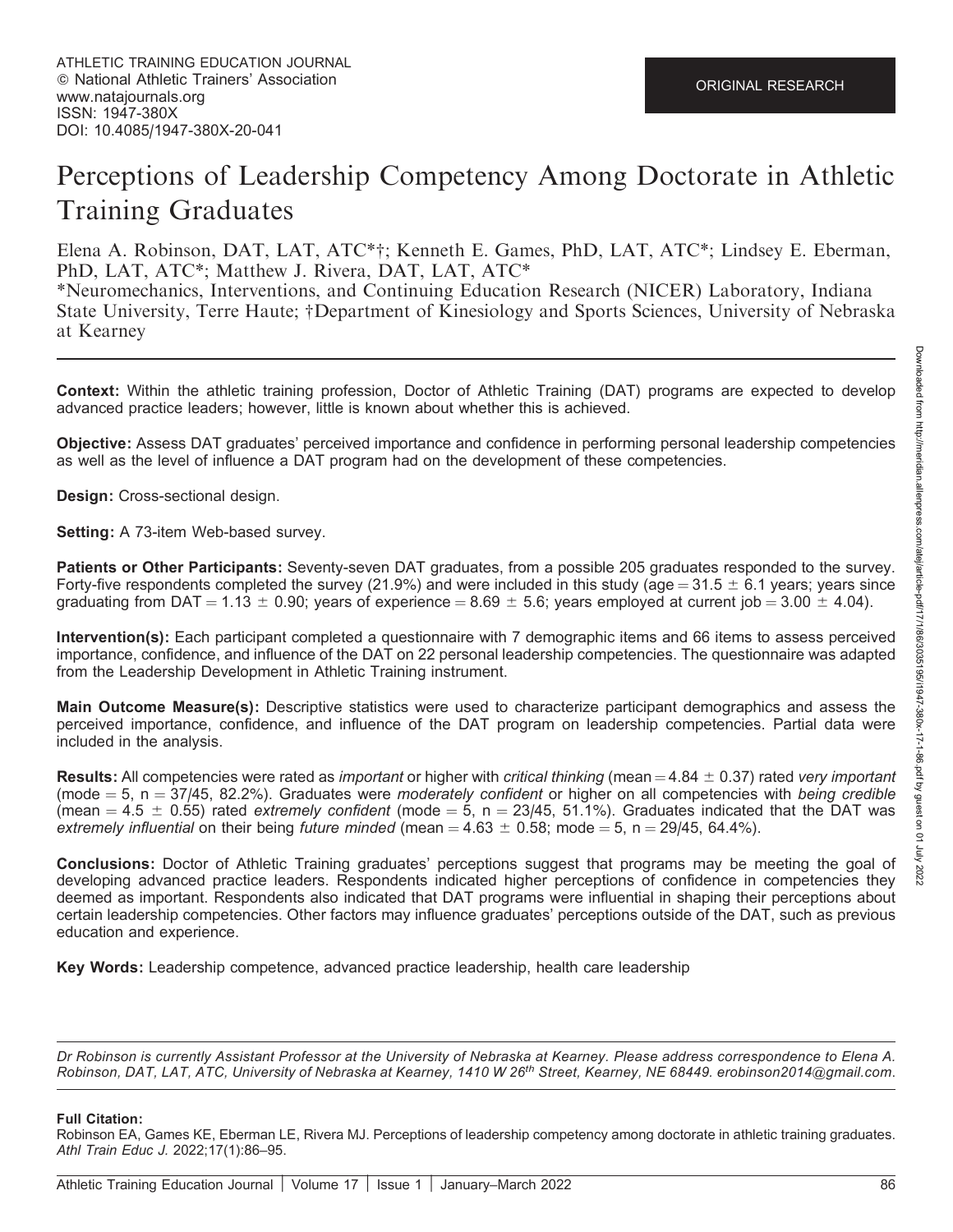# Perceptions of Leadership Competency Among Doctorate in Athletic Training Graduates

Elena A. Robinson, DAT, LAT, ATC; Kenneth E. Games, PhD, LAT, ATC; Lindsey E. Eberman, PhD, LAT, ATC; Matthew J. Rivera, DAT, LAT, ATC

# KEY POINTS

- Doctor of Athletic Training graduates rated similar leadership competencies such as credibility, open mindedness, critical thinking, and knowledge higher in importance and reported that they had greater confidence in performing those leadership competencies.
- Doctor of Athletic Training graduates rated their programs as more influential for competencies they considered more important.
- A variety of factors, both in and out of a Doctor of Athletic Training program, can affect perceptions of importance, confidence, and program influence of certain leadership competencies.

# INTRODUCTION

Leadership is a quality that has been studied in a variety of professions and is considered especially important for health care and its advancement in individual patient care and communities.1,2 While multiple definitions of leadership for health care exist, one commonality among them is influence and how influence is used to guide others in achieving a common goal. $3-5$  Many positive outcomes with appropriate leadership include enhanced patient outcomes and increased ability to handle complex health care situations.6,7 Understanding and developing leadership competencies can lead to attaining these desired outcomes and more.6,7 Some health care disciplines such as occupational therapy, physical therapy, nursing, and pharmacy already have rich histories of leadership education and development.<sup>7</sup> While some leadership skills are transferable across different health care disciplines, others are more context specific, $\alpha$  and therefore, each health care discipline should carry out research on leadership competencies related to its specific body of knowledge and skill. In addition, as each health care discipline grows in its educational or training requirements, it is pertinent to continue researching and expanding necessary leadership competencies to fit advanced skills.

One health care discipline in particular, athletic training, has previously explored leadership competence development in professional-level programs, as leadership has long been established as an important role for athletic trainers (ATs).<sup>7</sup> The Board of Certification's Practice Analysis, 7th Edition, repeatedly emphasized the need for knowledge of leadership theory and style as well as leadership skills among various patient care situations and administrative duties in the athletic training profession.<sup>8</sup> Various studies<sup>9,10</sup> in athletic training have also established effective leadership as important for developing professional values and identity, fostering positive work environments that decrease turnover and increase job satisfaction, increase perceived importance of the athletic training profession, reinforce the profession's credibility and relationships among its communities and other health care disciplines, and improve the quality of the work environment and patient care. As leadership plays an integral role in an AT's responsibilities, we need to understand the perceptions and practices of leadership development within athletic training programs. Foundational and personal leadership competencies are often learned through controlled environments, such as professional athletic training programs, where the student has the opportunity to foster creativity, communicate appropriately, build trust, collaborate, and model desired ethics.6,11–13 Historically, professional athletic training programs were completed at the baccalaureate degree level.<sup>14</sup> Once athletic training students completed their professional degree, they had the opportunity to gain experience by working or continuing into a postprofessional master's program, which gave them the opportunity to advance their education and training of foundational skills.<sup>14</sup> However, due to the recent transition of athletic training education, the professional level of education, which included attaining a baccalaureate degree, is ending, and the number of postprofessional master's programs is diminishing.<sup>14</sup> In their places, professional master's programs are providing professional athletic training education, while Doctor of Athletic Training (DAT) and residency programs serve as the predominant postprofessional pathways.14

The purpose of a DAT degree is different than a postprofessional master's degree in that it contains advanced coursework and research for progression of clinical expertise by broadening the level of knowledge and skillset for patient care and advancing clinical scholarship.<sup>15–17</sup> Altogether, completing the outcomes of a DAT degree may meet the objective of establishing advanced practice leadership within the practitioner.15

The development of advanced practice leadership has been studied within other health care disciplines, specifically nursing, since nursing's educational pathways previously transitioned in a similar manner as athletic training.15,18,19 Throughout the late 1990s and early 2000s, the American Association of Colleges of Nursing recognized a need for advanced nurse preparation to meet the needs of the everchanging complex clinical environment, which brought about the Doctor of Nursing Practice degree.<sup>15</sup> In a similar manner, the athletic training profession faces a challenge of transitioning its professional degree and must now educate ATs to a level of success in the dynamic environment of our health care system.<sup>15</sup> The DAT degree may be a solution in converging entry-level ATs to advanced practice clinicians and provide a smoother flow of knowledge among practitioners.<sup>15</sup> However, unlike the profession of nursing, advanced practice leadership in the postprofessional space of athletic training has not yet been examined. The purpose of this study was to assess the perceived importance of personal leadership competencies for DAT holders, the confidence that DAT graduates possessed in performing personal leadership competencies, and the level of perceived influence the DAT program had on developing personal leadership competencies.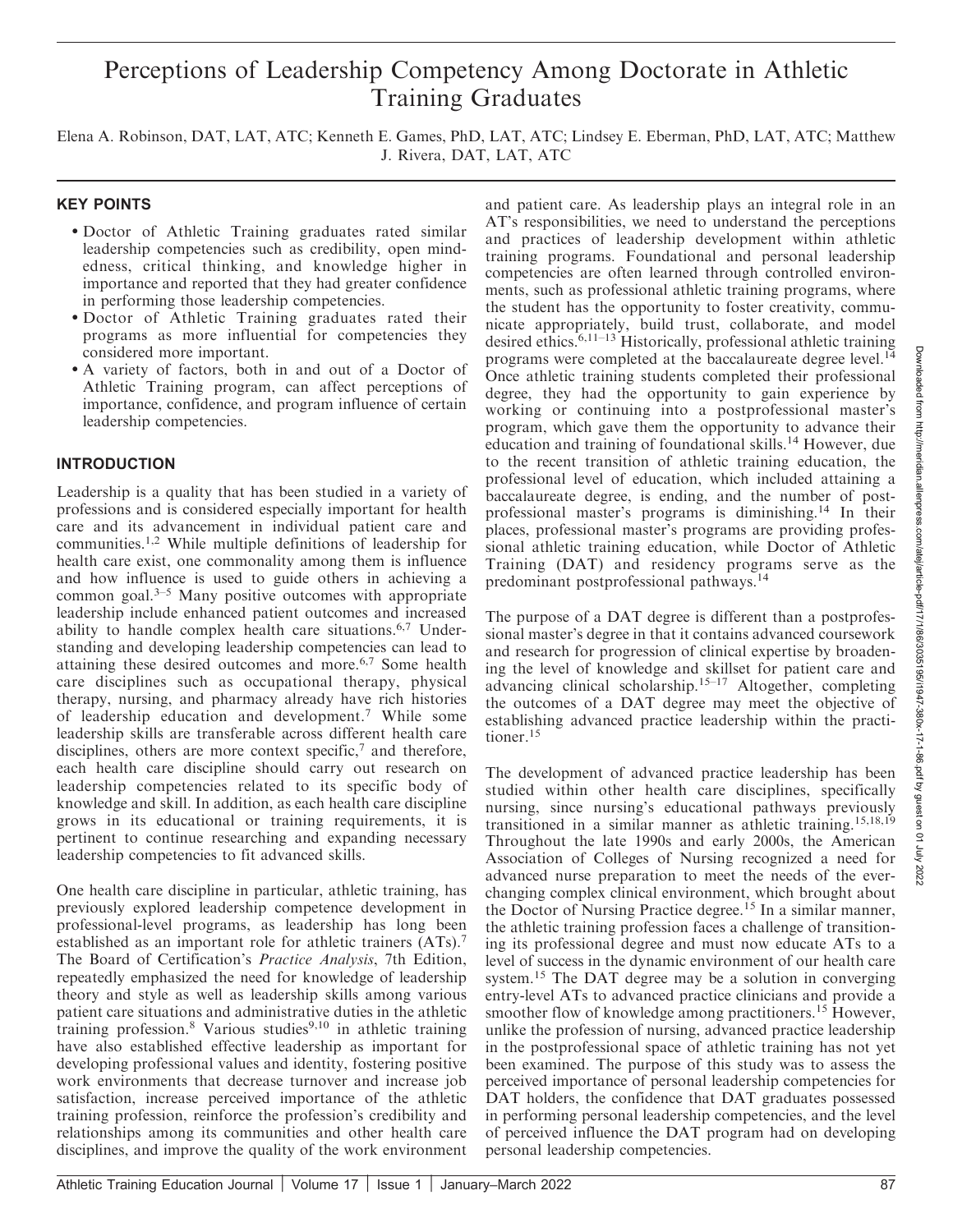# METHODS

#### Design

We used a cross-sectional design to assess perceived importance and confidence toward certain leadership competencies for DAT degree holders, with 3 primary goals: (1) to identify perceived leadership competencies that DAT degree holder indicate are important, (2) to identify the level of confidence that DAT degree holders have to perform these personal leadership competencies, and (3) to identify the level of influence the DAT degree holders believe their degree program had on their perceived influence and confidence of the personal leadership competencies. The study was deemed exempt by the Indiana State University Institutional Review Board.

# **Participants**

Participants were included if they were a credentialed A<sup>T</sup> (Board of Certification certified, state licensed, or both) and graduate of a DAT program. If participants did not meet both inclusion criteria, they were excluded from the study. Before the start of data collection, participants provided informed consent to participate.

# Instrument

We used a 73-item Web-based survey (Qualtrics). The survey included demographic questions (7 items) as well as a section focusing on personal leadership competencies (22 competencies). Each personal leadership competency was defined and had 3 associated items (Table 1). Definitions of each leadership competency were based off previous work in athletic training<sup>7</sup> and can be found in the Appendix. The first question asked participants to rate their perception of importance on each personal leadership competency. These questions were rated on a 5-point Likert scale ranging from (1) unimportant, (2) somewhat important, (3) neither important nor not important, (4) important, and (5) very important. The second associated item, listing the same leadership competency, asked participants to rate their confidence in performing the personal leadership competency. These items were also rated on a 5-point Likert scale: (1) not at all confident, (2) slightly confident, (3) moderately confident, (4) very confident, and (5) extremely confident. The final associated item asked what level of influence the DAT program had on participants' perceptions of importance and confidence in performing the personal leadership competency. The associated 5-point Likert scale was (1) not at all influential, (2) lightly influential, (3) somewhat influential, (4) very influential, and (5) extremely influential.

The 22 personal leadership competencies were adapted from the Leadership Development in Athletic Training (LDAT) instrument.<sup>7</sup> This instrument had been previously validated, consisting of a list of personal leadership competencies or competencies considered important for each level of athletic training education as well as research doctoral programs (Doctor of Philosophy [PhD] and Doctor of Education [EdD]).<sup>7</sup> Previous research of the LDAT indicated internal consistency at  $\alpha = .83-.97$  and concurrent, construct, and convergent validity for the tool.<sup>7</sup> Validity of the LDAT was established in 2 phases of a Delphi technique in which phase 1 established content validity (through literature review and

#### Table 1. Example of a Leadership Competency<sup>7</sup> With the Competency Defined and Each of the 3 Associated Questions on Importance, Confidence, and Influence

Advocate: Takes responsibility for actions of others and defends actions of others, acts when appropriate as an advocate for others.

| Question 1 | Rate your perception of importance of<br>advocacy for a DAT degree holder.<br>(1) Unimportant<br>(2) Somewhat important<br>(3) Neither important nor not important<br>(4) Important<br>(5) Very important       |
|------------|-----------------------------------------------------------------------------------------------------------------------------------------------------------------------------------------------------------------|
| Question 2 | Rate your level of confidence in performing<br>advocacy.                                                                                                                                                        |
|            | (1) Not at all confident                                                                                                                                                                                        |
|            | (2) Slightly confident                                                                                                                                                                                          |
|            | (3) Moderately confident                                                                                                                                                                                        |
|            | (4) Very confident                                                                                                                                                                                              |
|            | (5) Extremely confident                                                                                                                                                                                         |
|            | Question 3 What level of influence did your DAT<br>program have on your perception of<br>importance and confidence in performing<br>the leadership competency mentioned<br>above?<br>(1) not at all influential |
|            | (2) slightly influential                                                                                                                                                                                        |
|            | (3) somewhat influential                                                                                                                                                                                        |
|            | (4) very influential                                                                                                                                                                                            |
|            | (5) extremely influential                                                                                                                                                                                       |

Abbreviation: DAT, Doctor of Athletic Training.

athletic training experts) and convergent validity which demonstrated a positive relationship between important leadership competencies for athletic training education and those important for clinical practice  $(r = 0.74, P = .001).$ <sup>7</sup> Phase 2 established convergent validity which demonstrated a strong relationship between important leadership competencies for athletic training education and those important for clinical practice ( $r = 0.94$ ,  $P = .001$ ).<sup>7</sup> Phase 2 also established construct validity (exploratory factor analysis, eigenvalues 1.0) and concurrent validity which established significantly varied levels of importance in leadership competencies within different levels of athletic training education (independent  $t$ tests, 1-way analysis of variance, repeated-measures analysis of variance,  $P \leq .05$ .<sup>7</sup> The personal leadership competencies chosen for this study consisted of those indicated as important for postprofessional master's programs in athletic training and academic doctoral programs (Appendix).<sup>7</sup> These leadership competencies were chosen because, at the time of creation of the LDAT tool, DAT programs were not included. Our adapted tool was content validated by 2 external reviewers not associated with the research team who have served as researchers and clinicians with expertise in leadership and survey development. The reviewers completed a content analysis rubric in which they provided comments on item modifications. We collected the feedback and made appropriate revisions to the survey. Internal consistency was calculated using Cronbach's  $\alpha$  for each of the main outcome measures: importance ( $\alpha$  = 0.895), confidence ( $\alpha$  = 0.876), and influence of the DAT program ( $\alpha = 0.917$ ).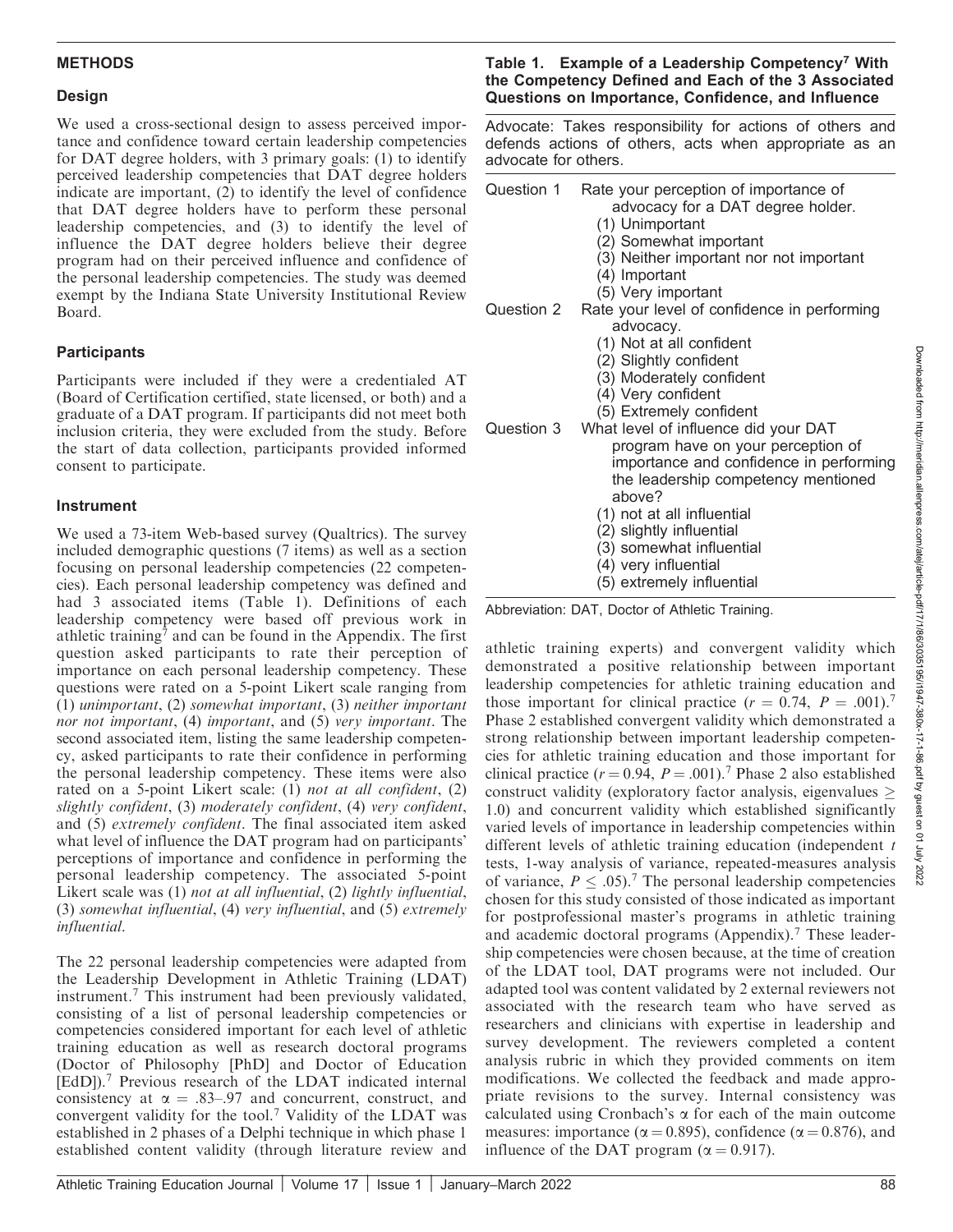

#### **Procedures**

Each of the current 6 DAT program directors (as of spring– summer 2019) were sent a recruitment e-mail that included a link to the informed consent and the survey. We asked the program directors to forward the email to graduates of their respective programs. The recruitment e-mail was sent out 2 weeks in a row. It was confirmed through e-mail that 4 of the 6 program directors forwarded the recruitment e-mail to their graduates. One program director indicated that he or she did not have any graduates at the time of the data collection, and 1 program director did not respond to our request to forward the e-mail and instrument. Since we did not have confirmation that the email was sent to all DAT graduates, we also posted on social media (Twitter) to supplement the recruitment process. Two recruitment tweets were used daily for 5 weeks to increase participation. The recruitment email contained information about the survey as well as a hyperlink to the survey. The survey was completed on a Web-based survey system (Qualtrics; Figure).

#### Statistical Analysis

Descriptive statistics were used to identify characteristics of central tendency (mean, mode, frequency) and variability (standard deviation) for the demographic characteristics of the participants and variables of interest. These variables

included importance of leadership competencies, level of confidence in performing the competencies, and level of influence the DAT program had on perception of importance and confidence of competencies. Partial data analysis was conducted for items that participants chose to omit from the demographics section. All included participants completed the demographic items. However, some participants chose not to respond to select survey items, consistent with voluntariness in human subject research.

#### RESULTS

The total number of DAT graduates at the time of data collection was calculated by reaching out to program directors to identify the number of graduates from each program. There was a total of 205 DAT graduates of which 77 responded to the survey, and 45 of those who responded (45/77, 58.4% completion rate) consented to participate. Those 45 completed the survey (45/205, 22.9% response rate) and were included in the analysis (age  $= 31.5 \pm 6.1$  years; years since graduating from the DAT = 1.13  $\pm$  0.90; years of experience = 8.69  $\pm$  5.6; years employed at current job =  $3.00 \pm 4.04$ ). When considering the level of importance of leadership competencies for DAT graduates, all 22 personal leadership competencies were rated as important or higher, with critical thinking rated as having the greatest level of importance (mean  $= 4.84 \pm 1.84$ 0.37, mode  $= 5$ , n  $= 37/45$ , 82.2%; Table 2). Graduates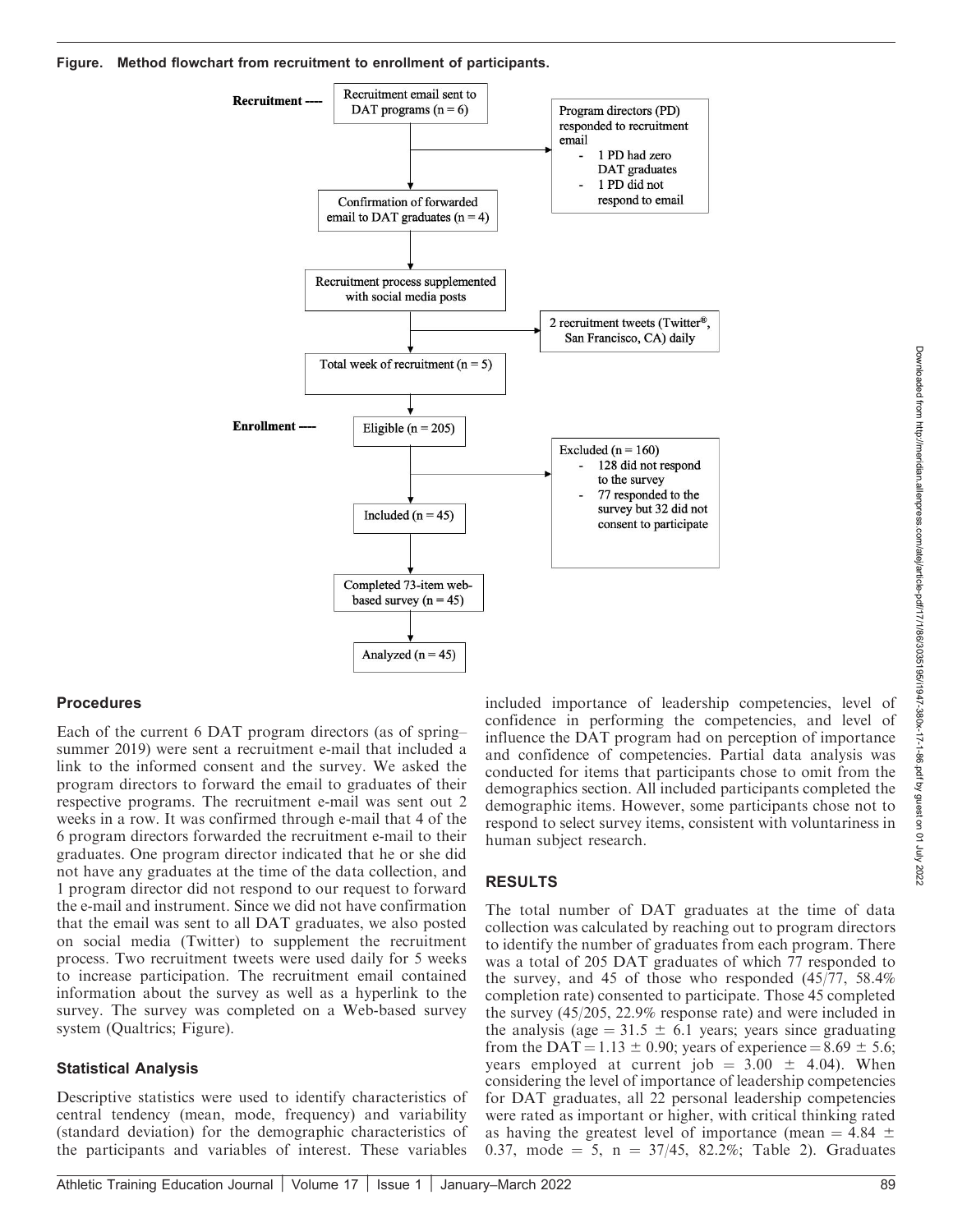#### Table 2. Leadership Competencies Rated on Level of Importance for Doctor of Athletic Training Graduates With Associated Frequencies, Means, and Standard Deviations<sup>a</sup>

|                                        | Unimportant<br>(1) | Somewhat<br>Important<br>(2) | <b>Neither</b><br>Important<br>nor Not<br>Unimportant<br>(3) | Important<br>(4) | Very<br>Important<br>(5)            | М         | <b>SD</b> |
|----------------------------------------|--------------------|------------------------------|--------------------------------------------------------------|------------------|-------------------------------------|-----------|-----------|
| Critical thinker                       |                    |                              |                                                              | 7/44, 15.6%      | 37/44, 82.2% 4.84 0.37              |           |           |
| Knowledgeable                          |                    |                              |                                                              | $9/42, 20\%$     | 33/42, 73.3% 4.79 0.42              |           |           |
| Future minded                          |                    | 1/43, 2.2%                   |                                                              | 7/43, 15.6%      | 35/43, 77.8% 4.77 0.57              |           |           |
| Open mindedness                        |                    |                              |                                                              |                  | 10/40, 22.2% 30/40, 66.7% 4.75 0.44 |           |           |
| Credible                               |                    |                              | 1/44, 2.2%                                                   | 10/44, 22.2%     | 33/44, 73.3% 4.73 0.50              |           |           |
| Applies known and attained knowledge   |                    |                              | 1/45, 2.2%                                                   | 11/45, 24.4%     | 33/45, 73.3% 4.71 0.51              |           |           |
| Advocacy                               |                    | 1/45, 2.2%                   |                                                              | 11/45, 24.4%     | 33/45, 73.3% 4.69 0.60              |           |           |
| Intentional leadership                 |                    |                              | 1/43, 2.2%                                                   | 12/43, 26.7%     | 30/43, 66.7% 4.67 0.52              |           |           |
| Courageous leadership                  |                    | 1/45, 2.2%                   | 1/45, 2.2%                                                   | 12/45, 26.7%     | 31/45, 68.9% 4.62 0.65              |           |           |
| Cultural sensitivity                   |                    |                              | 2/44, 4.4%                                                   |                  | 13/44, 28.9% 29/44, 64.4% 4.61 0.58 |           |           |
| Empowerment                            |                    |                              | 1/43, 2.2%                                                   |                  | 16/43, 35.6% 26/43, 57.8% 4.58 0.55 |           |           |
| Excellent written communication skills |                    |                              |                                                              | 18/43, 40%       | 25/43, 55.6% 4.58 0.50              |           |           |
| Influencer                             |                    |                              | 3/43, 6.7%                                                   | 13/43, 28.9%     | 27/43, 60%                          |           | 4.56 0.63 |
| Crisis management                      |                    | 1/44, 2.2%                   | 1/44, 2.2%                                                   |                  | 19/44, 42.2% 23/44, 51.1%           | 4.45 0.66 |           |
| Utilizes appropriate leadership styles |                    |                              | 2/40, 4.4%                                                   | 18/40, 40%       | 20/40, 44.4% 4.45 0.60              |           |           |
| Demonstrates scholarship               |                    |                              | 3/44, 6.7%                                                   | 19/44, 42.2%     | 22/44, 48.9%                        |           | 4.43 0.63 |
| Improves morale                        |                    |                              |                                                              | 25/43, 55.6%     | 18/43, 40%                          |           | 4.42 0.50 |
| <b>Disciplined</b>                     |                    |                              | 3/43, 6.7%                                                   | 23/43, 51.1%     | 17/43, 37.8%                        | 4.33 0.61 |           |
| Ensures an awareness of mission        |                    | 1/43, 2.2%                   | 2/43, 4.4%                                                   | 22/43, 48.9%     | 18/43, 40%                          |           | 4.33 0.68 |
| Willing to take appropriate risk       |                    |                              | $3/40, 6.7\%$                                                | 21/40, 46.7%     | 16/40, 35.6%                        | 4.33 0.62 |           |
| Delegates effectively                  |                    |                              | 1/44, 2.2% 1/44, 2.2%                                        | 26/44, 57.8%     | 16/44, 35.6% 4.30 0.63              |           |           |
| Leads quietly                          |                    |                              | 1/41, 2.2% 7/41, 15.6%                                       |                  | 22/41, 48.9% 11/41, 24.4% 4.05 0.74 |           |           |

a Items indicated in bold show where the associated leadership competency was rated the most along the Likert scale for importance.

indicated that they were moderately confident or more in performing personal leadership competencies while indicating that they have the most confidence in being ''credible—to be believable, honest, trustworthy, and ethical in dealings with subordinates, peers, and supervisors" (mean =  $4.5 \pm 0.55$ ; mode  $= 5$ , n  $= 23/45$ , 51.1%; Table 3). Lastly, graduates indicated that the DAT was somewhat influential or greater in influencing the perceptions of importance and confidence related to the personal leadership competencies. Doctor of Athletic Training graduates indicated that their program was extremely influential in their ability to be *future minded* (mean  $= 4.63 \pm 0.58$ ; mode  $= 5$ , n  $= 29/45$ , 64.4%; Table 4). Overall, our results suggest that some personal leadership competencies are considered more important for DAT graduates than others; those competencies considered more important were also influenced greater by the DAT program.

# **DISCUSSION**

Previous researchers on leadership development in athletic training have focused on defining a timeline of leadership development and the importance of leadership competencies for athletic training practice and education.<sup>6,11–13,20–22</sup> Foundational personal leadership competencies are often learned within professional-level environments, where supervision and controlled situations are included.<sup>6,11–13</sup> The responsibility of teaching advanced leadership competencies is then assumed by postprofessional athletic training pathways, specifically DAT programs, as graduates should be prepared to advance patient care and athletic training education.<sup>16,21,22</sup> Certain leadership competencies are considered important for postprofessional education, specifically postprofessional AT master's programs and academic doctoral programs.<sup>7</sup> However, the increased opportunity and diversity of experiences in postprofessional education, including DAT programs and Commission on Accreditation of Athletic Training Educationaccredited residency programs, have not been thoroughly examined. Therefore, the present study examined the perceptions of personal leadership competencies among postprofessional DAT graduates.

Each graduate rated their perceptions of importance and confidence of various leadership competencies as well as their perception of influence of their respective DAT programs on various leadership competencies. We found that DAT graduates indicated some leadership competencies were more important than others, and graduates specified greater confidence in those same leadership competencies that they indicated as more important. Leadership competencies rated higher in importance were also rated higher in DAT program influence.

# Perceptions of Importance

In previous research, a delineation of leadership competencies has been found in which some are perceived as more or less important at various stages of AT education.<sup>7</sup> Some leadership competencies such as advocate, credible, delegates effectively, disciplined, and applies known and attained knowledge were considered important for inclusion within both professionallevel and postprofessional master's of athletic training programs.<sup>7</sup> In addition, other leadership competencies like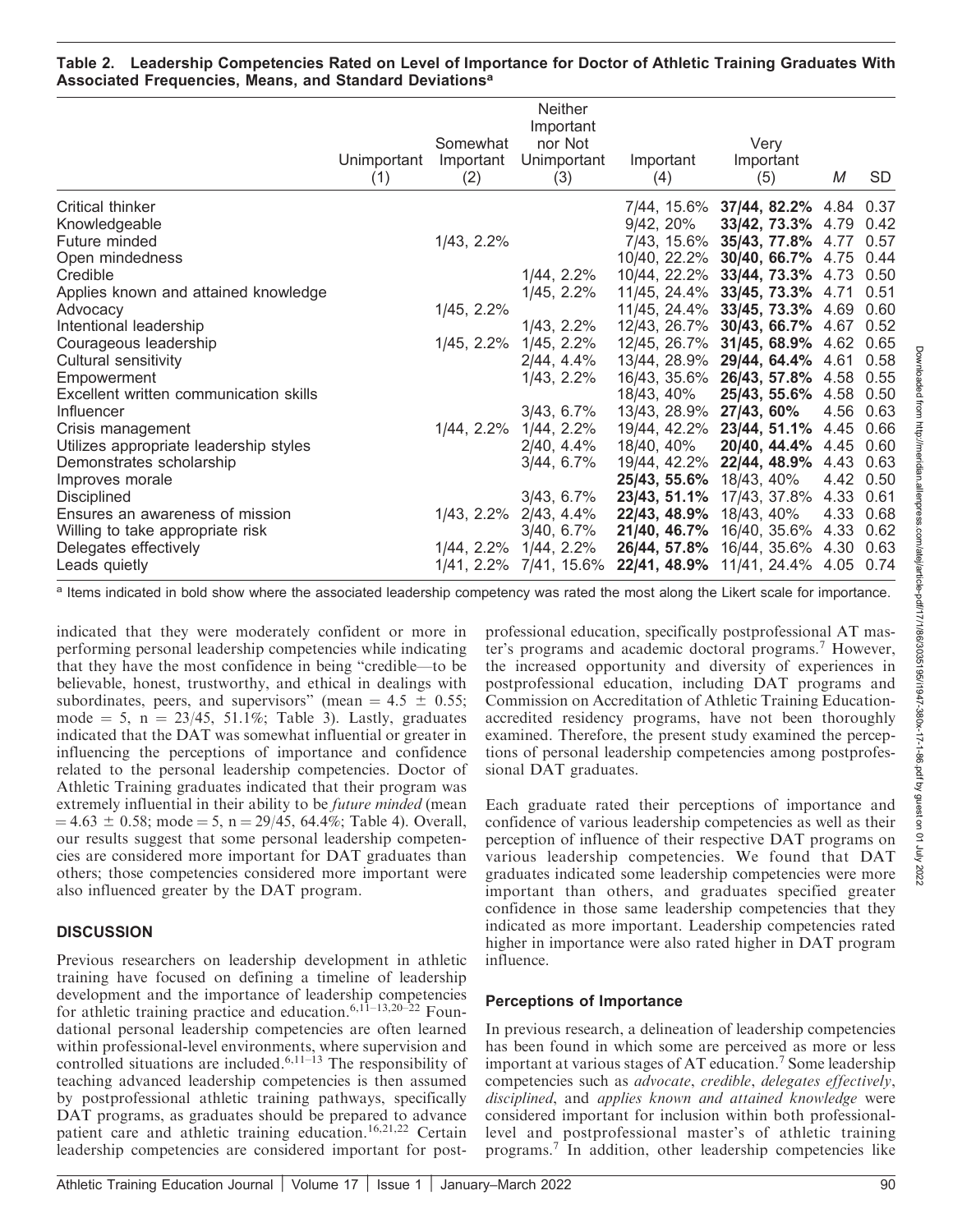#### Table 3. Personal Leadership Competencies Rated on Level of Confidence in Performance From Doctor of Athletic Training Graduate With Associated Frequencies, Means, and Standard Deviations<sup>a</sup>

|                                        | Not at all<br>Confident<br>(1) | Slightly<br>Confident<br>(2) | Moderately<br>Confident<br>(3) | Very Confident<br>(4) | Extremely<br>Confident<br>(5) | Μ         | <b>SD</b> |
|----------------------------------------|--------------------------------|------------------------------|--------------------------------|-----------------------|-------------------------------|-----------|-----------|
|                                        |                                |                              |                                |                       |                               |           |           |
| Credible                               |                                |                              | 1/44, 2.2%                     | 20/44, 44.4%          | 23/44, 51.1% 4.50 0.55        |           |           |
| Open mindedness                        |                                |                              | $3/40, 6.7\%$                  | 16/40, 35.6%          | 21/40, 46.7% 4.45 0.64        |           |           |
| Critical thinker                       |                                |                              | 2/44, 4.4%                     | 24/44, 53.3%          | 18/44, 40.0%                  | 4.36 0.57 |           |
| Knowledgeable                          |                                |                              | 3/42, 6.7%                     | 21/42, 46.7%          | 18/42, 40%                    | 4.36 0.62 |           |
| Cultural sensitivity                   |                                |                              | 8/44, 17.8%                    | 17/44, 37.8%          | 19/42, 42.2% 4.25 0.75        |           |           |
| Applies known and attained knowledge   |                                |                              | 2/45, 4.4%                     | 31/45, 68.9%          | 12/45, 26.7% 4.22 0.52        |           |           |
| Leads quietly                          |                                |                              | 7/41, 15.6%                    | 19/41, 42.2%          | 15/41, 33.3% 4.20 0.72        |           |           |
| Future minded                          |                                |                              | 8/43, 17.8%                    | 19/43, 42.2%          | 16/43, 35.6% 4.19 0.73        |           |           |
| Advocacy                               |                                | 1/45, 2.2%                   | 4/45, 8.9%                     | 27/45, 60%            | 13/45, 28.9% 4.16 0.67        |           |           |
| Disciplined                            |                                |                              | 7/43, 15.6%                    | 22/43, 48.9%          | 14/43, 31.1% 4.16 0.69        |           |           |
| Empowerment                            |                                | 2/43, 4.4%                   | 4/43, 8.9%                     | 25/43, 55.6%          | 12/43, 26.7% 4.09 0.75        |           |           |
| Excellent written communication skills | 1/43, 2.2%                     |                              | 6/43, 13.3%                    | 23/43, 51.1%          | 13/43, 28.9% 4.09 0.81        |           |           |
| Improves morale                        |                                | 1/43, 2.2%                   | 9/43, 20%                      | 20/43, 44.4%          | 13/43, 28.9% 4.05             |           | 0.79      |
| Demonstrates scholarship               | 1/44, 2.2%                     |                              | 11/44, 24.4%                   | 21/44, 46.7%          | 11/44, 24.4% 3.93 0.85        |           |           |
| Courageous leadership                  |                                | 1/45, 2.2%                   | 15/45, 33.3%                   | 16/45, 35.6%          | 13/45, 28.9% 3.91 0.85        |           |           |
| Crisis management                      |                                |                              | 14/44, 31.1%                   | 20/44, 44.4%          | 10/44, 22.2% 3.91 0.74        |           |           |
| Influencer                             |                                | 1/43, 2.2%                   | 14/43, 31.1%                   | 17/43, 37.8%          | 11/43, 24.4% 3.88 0.82        |           |           |
| Intentional leadership                 |                                |                              | 15/43, 33.3%                   | 20/43, 44.4%          | 8/43, 17.8% 3.84 0.72         |           |           |
| Ensures an awareness of mission        |                                | 2/43, 4.4%                   | 11/43, 24.4%                   | 22/43, 48.9%          | 8/43, 17.8% 3.84 0.79         |           |           |
| Willing to take appropriate risk       |                                |                              | 16/40, 35.6%                   | 15/40, 33.3%          | 9/40, 20%                     | 3.83 0.78 |           |
| Utilizes appropriate leadership styles |                                | $3/40, 6.7\%$                | 10/40, 22.2%                   | 20/40, 44.4%          | 7/40, 15.6% 3.78 0.83         |           |           |
| Delegates effectively                  |                                | 1/44, 2.2%                   | 22/44, 48.9%                   | 16/44, 35.6%          | 5/44, 11.1% 3.57 0.73         |           |           |

a Items indicated in bold show where the associated leadership competency was rated the most along the Likert scale for confidence

critical thinking, courageous leadership, and cultural sensitivity were rated as more important for postprofessional master's programs than the professional level.<sup>7</sup> Similarly, within our study, DAT graduates rated some leadership competencies such as credible, knowledgeable, advocate, and applies known and attained knowledge as important. Other leadership competencies such as critical thinking, courageous leadership, and cultural sensitivity were rated even higher, indicating a greater level of importance for DAT graduates. Some leadership competencies considered important for AT education may be shared across the professional level, postprofessional master's, and DAT programs, as all 3 types of programs are focused on the clinical growth of an AT, whether foundational or advanced.<sup>15</sup>

Also, similarity exists among the leadership competencies rated important for DAT graduates and those considered important in other allied health professions. Critical thinking was thought to be the most important competency by the participants in this study, which has also been considered important for nurses and physicians.<sup>4,23</sup> Critical thinking was described as an essential skill that enhances nursing practice by leading to a more creative and meaningful decision-making process.<sup>23</sup> Critical thinking, whether used alone or in combination with other leadership competencies, helps give a more meaningful assessment of information and refines the solution process to specific problems when other solutions or interventions are not effective.<sup>23</sup> Other leadership competencies such as being decisive, having a strong knowledge base, applying knowledge and evidence, and fostering vision were also considered important for other health professions<sup>3</sup> at a rate like those described by the DAT graduates (knowledgeable, future minded, and applies known and attained knowledge).

These similarities are expected, as leadership competencies may be transferable across a variety of health care disciplines. Shared leadership competencies across health care professions may be necessary, as effective collaboration is expected among health care providers.<sup>24</sup> As the number of ATs in health care administration continue to rise, it is imperative that DAT graduates share similar personal leadership competencies as leaders within other health care professions.<sup>16</sup>

While in this study, we show similarities of important leadership competencies across other stages of AT education,<sup>7</sup> variability is also present when comparing competency ratings between the DAT and academic doctoral programs.<sup>7</sup> While a few leadership competencies such as advocacy, applies known and attained knowledge, knowledgeable, and open minded<sup>7</sup> are shared among our results, differences remain in perceived importance of leadership competencies between academic doctoral and DAT programs. One competency, demonstrates scholarship, is rated important for academic doctoral programs<sup>7</sup> but was not rated as important among DAT graduates. This can be attributed to the different purposes of each degree, as academic doctoral programs are typically focused on research or education, while DAT programs advance a practicing clinician's level of knowledge and skillset to better their patient care.<sup>15</sup> The variability in perceived importance of leadership competencies between these 2 types of programs indicates a discipline-specific awareness of leadership that is necessary when creating program content and curricula. Within curricula, leadership competencies can be selected for a variety of reasons. Some reasons may include the program's accreditation standards, anticipated circumstances of the students,<sup>25</sup> career or professional expectations, and previous needs or outcomes assessments from similar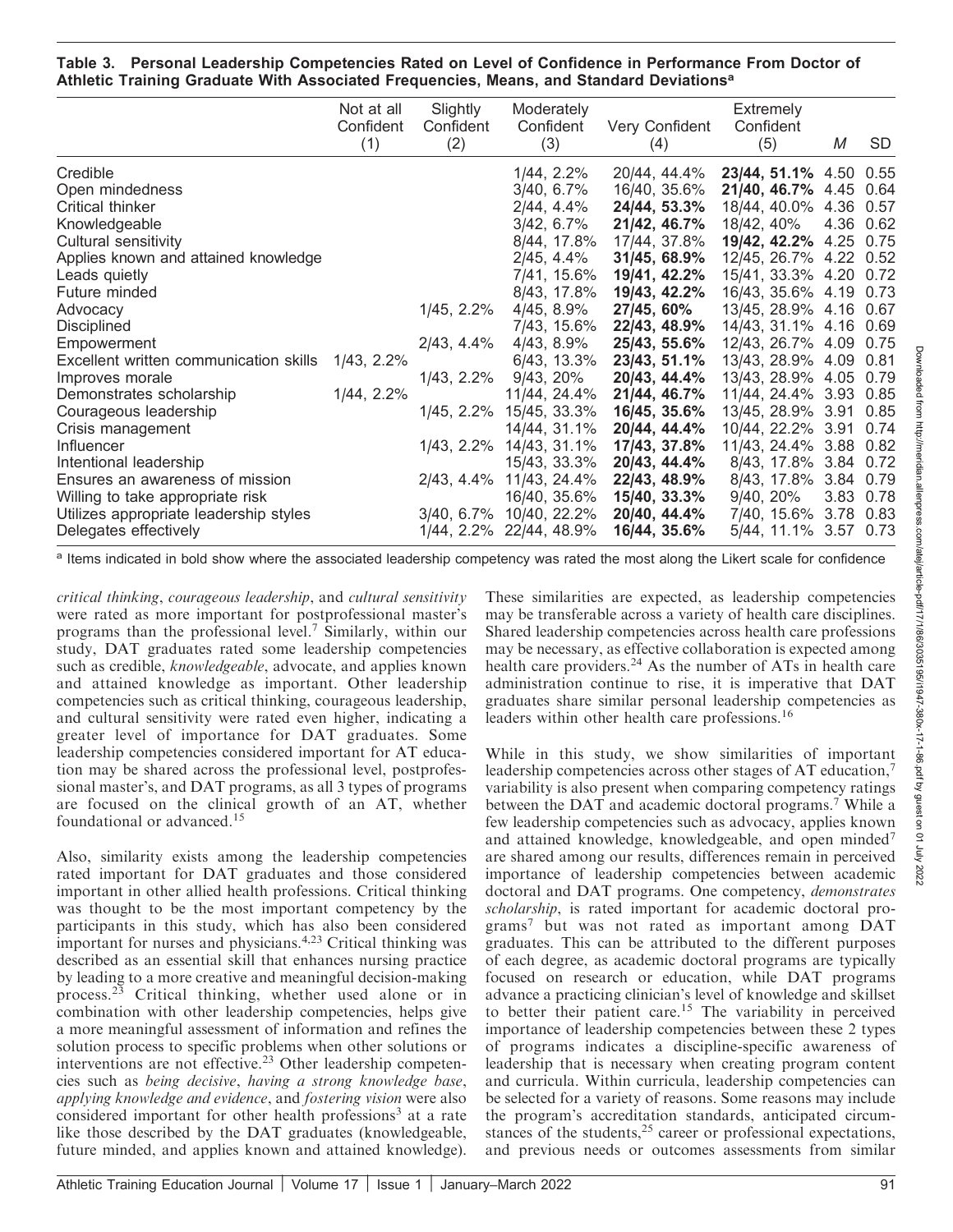| Table 4. Personal Leadership Competencies Rated on Level of Influence From Doctor of Athletic Training |  |  |  |  |
|--------------------------------------------------------------------------------------------------------|--|--|--|--|
| Program With Associated Frequencies, Means, and Standard Deviations <sup>a</sup>                       |  |  |  |  |

|                                        | Not At All<br>Influential | Slightly<br>Influential | Somewhat<br>Influential | Very<br>Influential                         | <b>Extremely</b><br><b>Influential</b> |           |      |
|----------------------------------------|---------------------------|-------------------------|-------------------------|---------------------------------------------|----------------------------------------|-----------|------|
|                                        | (1)                       | (2)                     | (3)                     | (4)                                         | (5)                                    | М         | SD   |
| Future minded                          |                           |                         | 2/43, 4.4%              |                                             | 12/43, 26.7% 29/43, 64.4% 4.63 0.58    |           |      |
| Demonstrates scholarship               |                           | 1/44, 2.2%              | 3/44, 6.7%              | 13/44, 28.9%                                | 27/44, 60%                             | 4.5       | 0.73 |
| Intentional leadership                 |                           | 1/43, 2.2%              | $3/43, 6.7\%$           |                                             | 16/43, 35.6% 23/43, 51.1% 4.42         |           | 0.73 |
| Open mindedness                        |                           | 1/40, 2.2%              | 6/40, 13.3%             |                                             | 10/40, 22.2% 23/40, 51.1%              | 4.38 0.84 |      |
| Knowledgeable                          |                           | 1/42, 2.2%              | 3/42, 6.7%              | 18/42, 40%                                  | 20/42, 44.4%                           | 4.36      | 0.73 |
| Applies known and attained knowledge   |                           |                         | 4/45, 8.9%              |                                             | 21/45, 46.7% 20/45, 44.4% 4.36 0.65    |           |      |
| Critical thinker                       |                           | 2/44, 4.4%              | 2/44, 4.4%              |                                             | 19/44, 42.2% 21/44, 46.7% 4.34 0.78    |           |      |
| Excellent written communication skills |                           | 1/43, 2.2%              | $3/43, 6.7\%$           | 21/43, 46.7%                                | 18/43, 40%                             | 4.30 0.71 |      |
| Courageous leadership                  |                           | 1/45, 2.2%              | 5/45, 11.1%             | 20/45, 44.4%                                | 19/45, 42.2%                           | 4.27 0.75 |      |
| Advocacy                               | 1/45, 2.2%                | 1/45, 2.2%              | 6/45, 13.3%             | 16/45, 35.6%                                | 21/45, 46.7%                           | 4.22 0.93 |      |
| Empowerment                            |                           | 1/43, 2.2%              | 9/43, 20%               |                                             | 16/43, 35.6% 17/43, 37.8% 4.14 0.83    |           |      |
| <b>Influencer</b>                      |                           |                         | 10/43, 22.2%            | 18/43, 40%                                  | 15/43, 33.3%                           | 4.12 0.76 |      |
| Credible                               |                           | 2/44, 4.4%              | 9/44, 20%               | 15/44, 33.3% 18/44, 40%                     |                                        | 4.11 0.90 |      |
| Utilizes appropriate leadership styles |                           | 1/40, 2.2%              | 9/40, 20%               |                                             | 15/40, 33.3% 15/40, 33.3%              | 4.10 0.85 |      |
| Willing to take appropriate risk       |                           |                         | 8/40, 17.8%             | 20/40, 44.4%                                | 12/40, 26.7%                           | 4.10 0.71 |      |
| Cultural sensitivity                   | 3/44, 6.7%                | 3/44, 6.7%              | 8/44, 17.8%             | 6/44, 13.3%                                 | 24/44, 53.3% 4.02                      |           | 1.29 |
| Crisis management                      |                           | 3/44, 6.7%              | 11/44, 24.4%            | 13/44, 28.9%                                | 17/44, 37.8% 4.00                      |           | 0.96 |
| Ensures an awareness of mission        |                           | 2/43, 4.4%              | 13/43, 28.9%            | 16/43, 35.6%                                | 12/43, 26.7% 3.88                      |           | 0.88 |
| <b>Disciplined</b>                     | 1/43, 2.2%                |                         | 15/43, 33.3%            |                                             | 15/43, 33.3% 12/43, 26.7% 3.86         |           | 0.92 |
| Leads quietly                          |                           | 1/41, 2.2%              |                         | 16/41, 35.6% 14/41, 31.1% 10/41, 22.2% 3.80 |                                        |           | 0.84 |
| Improves morale                        |                           | 6/43, 13.3%             |                         | 12/43, 26.7% 12/43, 26.7% 13/43, 28.9% 3.74 |                                        |           | 1.05 |
| Delegates effectively                  |                           | 4/44, 8.9%              |                         | 16/44, 35.6% 17/44, 37.8%                   | 7/44, 15.6% 3.61                       |           | 0.87 |

<sup>a</sup> Items indicated in bold show where the associated leadership competency was rated the most along the Likert scale for influence.

disciplines. While general leadership competencies may benefit graduates of both a DAT and academic doctoral program, adapting leadership curricula to the needs of the DAT degree may enhance the formation of an advanced clinical leader.

### competencies to be used while facing adversity, being exposed to a variety of people, problem solving, making mistakes, and struggling with unfamiliar situations.<sup>2</sup>

# Perceptions of Confidence

We found that DAT graduates rated themselves higher in confidence on leadership competencies they perceived as more important. Such shared leadership competencies of credible, open mindedness, critical thinker, and knowledgeable were rated high in confidence and have also been associated with advanced practice leadership within nursing and physician practice.<sup>4,23</sup> Other leadership competencies, such as *ensures an* awareness of mission, willing to take appropriate risk, utilizes appropriate leadership styles, and delegates effectively were rated lower in confidence. Overall, the application of leadership competencies may affect confidence of performing said leadership competencies. While the sample in this study was only about 1-year post-DAT graduation, the graduates indicated several years of experience (8.69  $\pm$  5.6) and years employed at current job (3.00  $\pm$  4.04), which can be a factor in their levels of confidence with each leadership competency. The graduates may have had the opportunity to clinically practice while completing their DAT program, which in turn gives them the ability to practice emphasized leadership competence to one's work setting. This can provide an opportunity to either enhance or change leadership behavior<sup>26</sup> due to the variety of experiences. While we did not measure application of the leadership competencies in this study, positive correlations have been found between clinical experience and levels of confidence in other health care disciplines.<sup>27</sup> Experience allows for different leadership

# Perceptions of Influence

Leadership training is often aimed at the ability to learn, differentiate, and refine different leadership competencies within different settings.<sup>29,30</sup> It is imperative to provide additional leadership development for both clinical and academic leaders in health care to better prepare them for new leadership roles.<sup>29</sup> Learning environments that incorporate effective leadership development strategies may have strong influence on individuals' perceptions and confidence of different leadership competencies. As previously mentioned, the purpose of the DAT degree is to develop clinical leaders, demonstrated by several DAT programs' mission statements. Programs describe themselves as a place to develop advanced practice leaders,<sup>15,16,31</sup> professional leadership,<sup>32</sup> and clinical or academic leaders.<sup>33</sup> Therefore, advancing leadership competence is an objective of DAT programs, and those programs should be influential in the leadership competencies they choose to emphasize.

One of the aims of our study was to explore the perceptions of influence of the DAT programs on leadership competencies, and differences between graduates' ratings existed. We found that graduates rated leadership competencies such as future minded, demonstrates scholarship, intentional leadership, open mindedness, and knowledgeable as more influenced by their DAT program than others. This result indicates that programs may have influenced a higher level of perceived importance and confidence for those leadership competencies.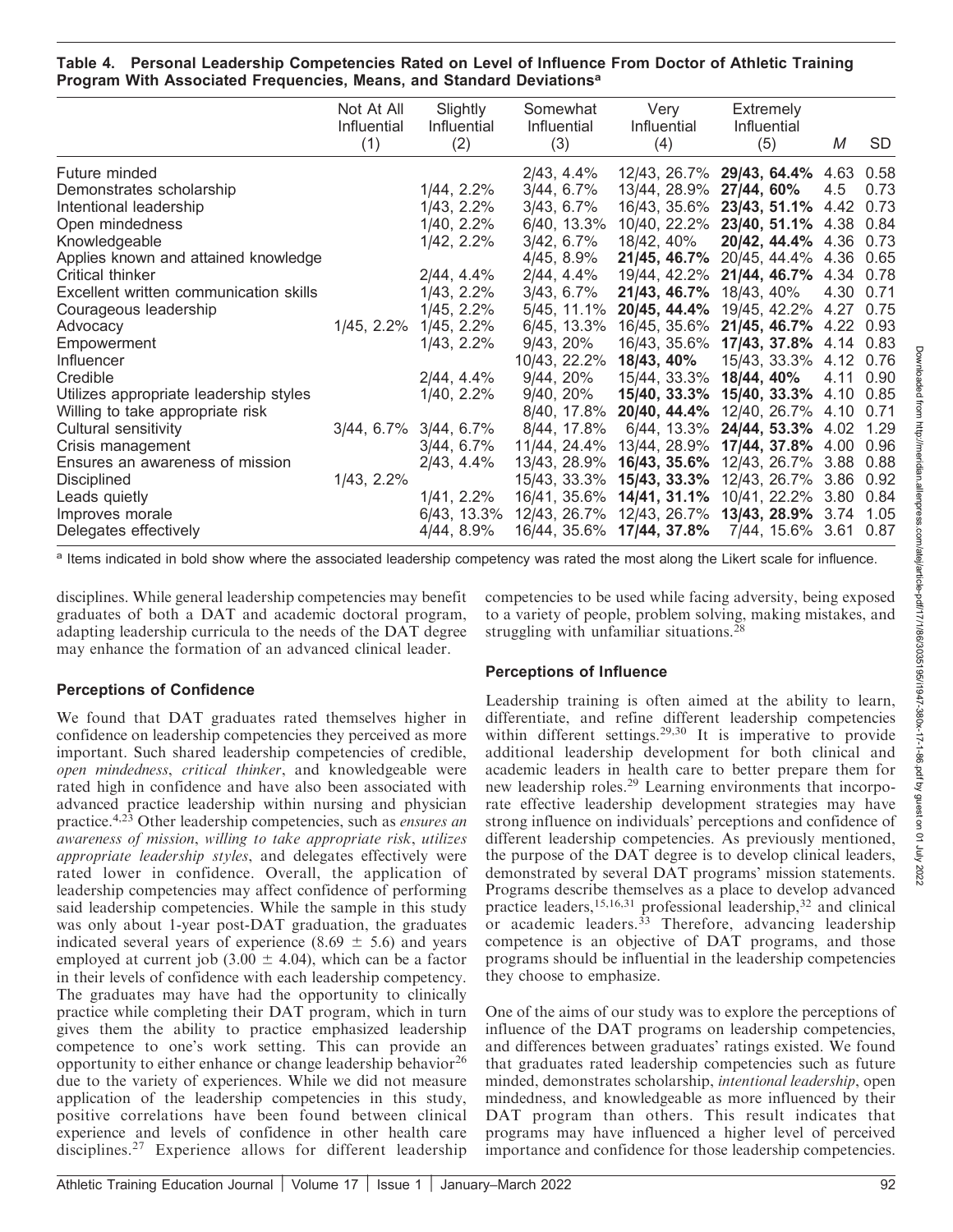Downloaded from http://meridian.allenpress.com/ate/jarticle-pdf/17/1/86/3035195/11947-380x-17-1-86.pdf by guest on 01 July Downloaded from http://meridian.allenpress.com/atej/article-pdf/17/1/86/3035195/i1947-380x-17-1-86.pdf by guest on 01 July 2022

One factor that may affect the DAT programs' influence on perceptions of certain leadership competencies is the use of their curricula and the incorporation of developmental strategies. In other health professions, specifically nursing, programs describe how specific leadership development strategies may begin at the novice levels and include teambuilding activities and quality improvement strategies.<sup>34</sup> Leadership development at the expert levels may incorporate close interaction with other departments and disciplines, hands-on experiences, advanced staff development skills, retention and recruitment skills, mentoring, etc.<sup>34</sup> Other general strategies that have been used in nursing, with or without a specific curriculum, have included structural and psychological empowerment framework strategies that helped nurses practice self-confidence, change leadership styles, change perceptions of staff recognition, and reflect on practices.<sup>35</sup> Activities such as mentorship, interprofessional collaboration, hands-on skill sessions, and reflection practices may all be ways to formally influence leadership competencies throughout DAT programs.

Another factor that may affect the influence DAT programs have on leadership competencies is the graduates' clinical experiences as they complete the program. Behavior modeling training (BMT) is like the social learning theory with an emphasis on the transition of learned behaviors to the work situation.<sup>36</sup> The strategy of BMT ensures meaningful practice and multidimensional context for leadership application by presenting guidelines for emphasized leadership competencies, creating environments of observation of effective modeling of said competencies, practicing with the opportunity for feedback, and transferring leadership competencies to the work setting.<sup>36</sup> Doctor of Athletic Training programs have the capability of using BMT as students are credentialed and can immediately apply emphasized leadership competencies in their work settings. However, the relationship between the program and the student's workplace is often tangential and out of the program's control. As such, formal leadership development activities should be incorporated throughout the curricula. To intentionally choose activities or content in curricula that can emphasize leadership competencies means that program faculty must understand what leadership competencies are perceived as most important for that level of AT education. Although the DAT degree is a novel degree and the potential of the leadership competencies in such programs may not have been fully realized in this sample, the results of this study can assist in providing a foundation for bettering leadership development for AT education.

# LIMITATIONS AND FUTURE RESEARCH

In this study, the sample of graduates were only about a year post-DAT graduation. Therefore, the importance, confidence, and influence of DAT programs may not have been fully realized due to a lack of time to transition to clinical practice leadership roles. We also acknowledge that, in this study, we use perception data, and we were unable to verify if the participants' perceptions of their leadership competencies match the performance of said leadership competencies. Nevertheless, it is important to assess students' perceptions of their learning environment, as their environment can affect their behavior, academic progress, learning outcomes, and overall wellbeing.<sup>37</sup> Previous researchers have established that student perceptions of their learning environment can be

reliable as well as predictive of their learning.38,39 In this study, we have established DAT holders' perceptions of importance and confidence of performing various leadership competencies as well as their perceptions of their DAT program's influence of their perceived importance and confidence ratings. Understanding DAT graduates' perceptions of various leadership competencies may assist in exposing the level of success DAT programs have at emphasizing leadership qualities for clinical practice, even when there may be other influential factors involved. The results of these perception data can also aid in finding needs, problems, trends, and goals of the DAT learning environment as well as establish baseline data for future research or changes.<sup>40</sup> With that said, we encourage all researchers exploring leadership and leadership education in athletic training to push the measurement beyond perception into outcomes assessments of leader performance. Although these studies are more complex, they will better inform how to educate practice leaders.

Authors of future studies should investigate if importance ratings are a result of DAT curricula, market demands, other educational programs, or personal preferences. The relationship between building different levels of personal leadership competence to having different career opportunities should also be investigated in future research. Future researchers should also investigate the degree of influence of DAT programs on specific leadership competencies as well as specific strategies programs use to teach, emphasize, or both leadership development. Lastly, more research should be performed to examine organizational and systems leadership, as advanced practice in health care has an impact on not only patients but also the health care professionals themselves and their organizations.19

# **CONCLUSIONS**

Graduates perceived certain leadership competencies as more important than others, of which some were shared across other levels of athletic training programs and other health care professions. Doctor of Athletic Training graduates also perceived greater confidence in leadership competencies they considered more important. However, we are not able to conclude that their DAT program was the only mechanism of developing confidence in the leadership competencies. A variety of factors such as immediate clinical application of learned leadership competencies and experiences may influence graduates' perceptions of confidence. Lastly, DAT graduates indicated their programs were influential in developing some leadership competence but more so with the leadership competencies they thought were important and for which they felt more confident. Altogether, with this study, we are the first to investigate leadership competency perceptions for DAT graduates, those aiming to be advanced practice leaders. This study serves as a starting point for leaders, educators, researchers, and regulators to continue to evaluate the purpose, desired outcomes, and benchmarks for success of DAT programs while also considering how to effectively develop leadership competence outside of the DAT through work experience.

# **REFERENCES**

1. Kutz MR. Necessity of leadership development in allied health education programs. Internet J Allied Health Sci Pract. 2004;2(2):Article 7. doi:10.46743/1540-580X/2004.1045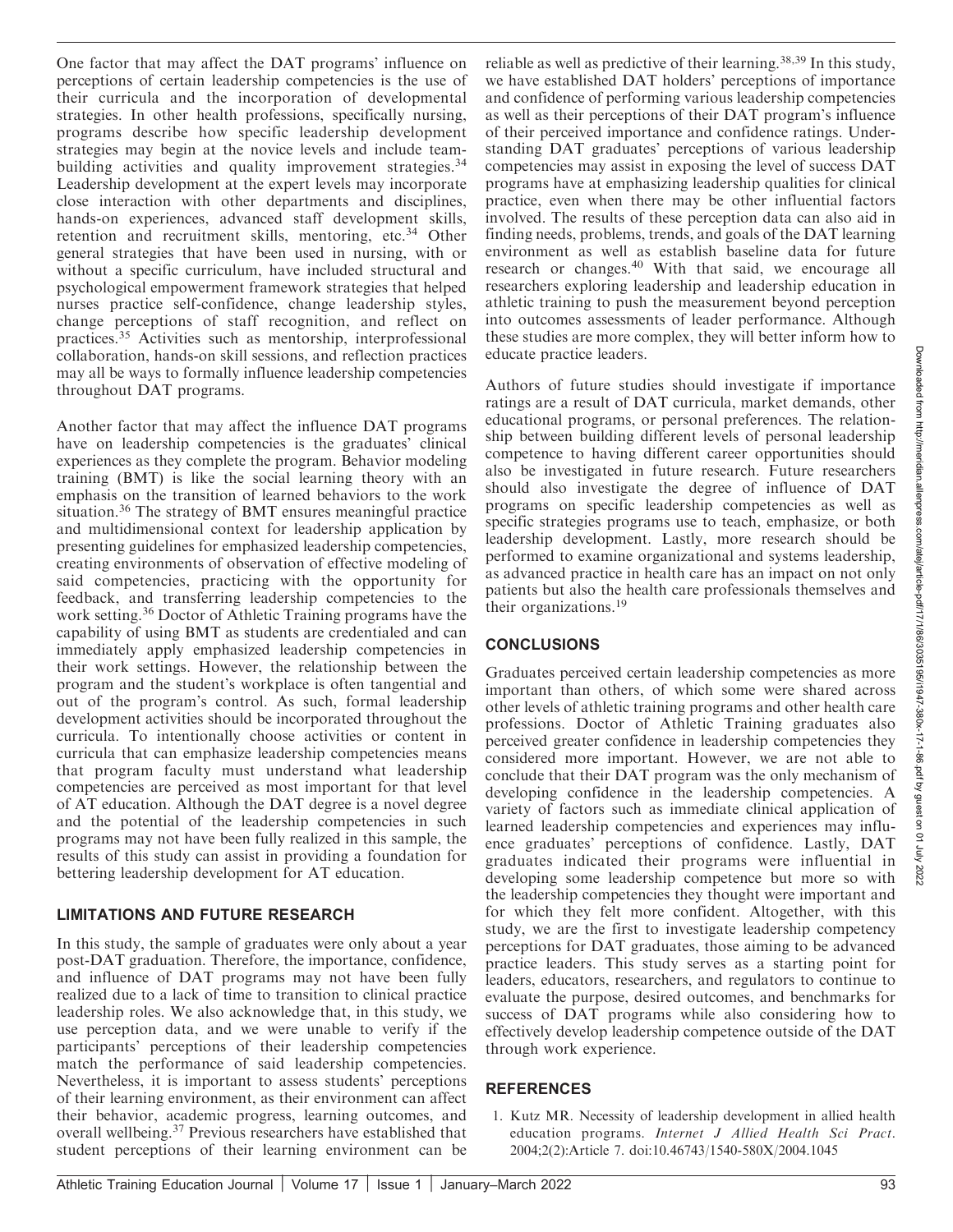- 2. Till A, McKimm J, Swanwick T. The importance of leadership development in medical curricula: a UK perspective (stars are aligning). J Healthc Leadersh. 2020;2020:19–25. doi:10.2147/ JHL.S210326
- 3. Al-Sawai A. Leadership of healthcare professionals: where do we stand? Oman Med J. 2013;28(4):285–287. doi:10.5001/omj.2013. 79
- 4. Hargett CW, Doty JP, Hauck JN, et al. Developing a model for effective leadership in healthcare: a concept mapping approach. J Healthc Leadersh. 2017;9:69–78. doi:10.2147/JHL.S141664
- 5. Drake E. Leadership Curricula of Professional Athletic Training Programs. Doctoral dissertation. Minnesota State University; 2014.
- 6. Kutz MR. Leadership is positively related to athletic training students' clinical behaviors. Athl Train Educ J. 2012;7(3):95–102. doi:10.4085/070395
- 7. Kutz MR. Leadership in athletic training: implications for practice and education in allied health care. J Allied Health. 2010;39(4):265–279.
- 8. Henderson JP. Practice Analysis. 7th ed. Board of Certification, Inc; 2015. https://bocatc.org/system/document\_versions/ versions/24/original/boc-pa7-content-outline-20170612. pdf?1497279231
- 9. Laurent TG, Bradney DA. Leadership behaviors of athletic training leaders compared with leaders in other fields. J Athl Train. 2007;42(1):120–125.
- 10. Franklin T, Nyland J. The importance of developing athletic training leadership behaviors. Athl Train Educ J. 2020;15(4):246– 250. doi:10.4085/1947-380X-19-010
- 11. Meyer LP. Athletic training clinical instructors as situational leaders. J Athl Train. 2002;37(4 Suppl):S261–S265.
- 12. Mazerolle SM, Dodge T. Role of clinical education experiences on athletic training students' development of professional commitment. Athl Train Educ J. 2015;10(2):138–145. doi:10. 4085/1002138
- 13. Mazerolle SM, Eason CM, Nottingham S, Barrett JL. Athletic training students' perceptions of mentorship in clinical education. Athl Train Educ J. 2016;11(2):72–81. doi:10.4085/110272
- 14. Huxel Bliven KC, Potteiger K, Baker RT, Pitney WA. Part II: examining stakeholder perceptions of the postprofessional clinical doctoral degree in athletic training. Athl Train Educ J. 2018;13(3):205–218. doi:10.4085/1303205
- 15. Mulder ER, Welch Bacon CE, Edler JR, et al. Motivators, anticipated challenges, and supportive factors for athletic trainers pursuing the Doctor of Athletic Training degree. Athl Train Educ J. 2018;13(2):148–157. doi:10.4085/1302148
- 16. Choi AMK, Moon JE, Steinecke A, Prescott JE. Developing a culture of mentorship to strengthen academic medical centers. Acad Med. 2019;94(5):630–633. doi:10.1097/ACM.000000000000 2498
- 17. Guzzo RA, Shea GP. Group performance and intergroup relations in organizations. In: Dunnette MD, Hough LM, eds. Handbook of Industrial and Organizational Psychology. Consulting Psychologists Press; 1992:269–313.
- 18. Begley C, Elliott N, Lalor J, Coyne I, Higgins A, Comiskey CM. Differences between clinical specialist and advanced practitioner clinical practice, leadership, and research roles, responsibilities, and perceived outcomes (the SCAPE study). J Adv Nurs. 2013;69(6):1323–1337. doi:10.1111/j.1365-2648.2012.06124.x
- 19. Lamb A, Martin-Misener R, Bryant-Lukosius D, Latimer M. Describing the leadership capabilities of advanced practice

nurses using a qualitative descriptive study. Nurs Open. 2018;5(3):400–413. doi:10.1002/nop2.150

- 20. Standards for the accreditation of post-professional athletic training degree programs. Commission on Accreditation of Athletic Training Education. Published August 16, 2013. Updated January 16, 2017. Accessed January 12, 2022. https:// caate.net/wp-content/uploads/2017/01/2014-Standards-for-Accreditation-of-Post-Professional-Degree-Programs.pdf
- 21. Wilkerson GB, Colston MA, Bogdanowicz BT. Distinctions between athletic training education programs at the undergraduate and graduate levels. Athl Train Educ J. 2006;1(2):38–40. doi:10.4085/1947-380X-1.2.38
- 22. Phan K, McCarty CW, Mutchler JM, Van Lunen B. Clinical preceptors' perspectives on clinical education in post-professional athletic training education programs. Athl Train Educ J. 2012;7(3):103–114. doi:10.4085/0703103
- 23. Papathanasiou IV, Kleisiaris CF, Fradelos EC, Kakou K, Kourkouta L. Critical thinking: the development of an essential skill for nursing students. Acta Inform Med. 2014;22(4):283–286. doi:10.5455/aim.2014.22.283-286
- 24. van Diggele C, Burgess A, Roberts C, Mellis C. Leadership in healthcare education. *BMC Med Educ*. 2020;20(Suppl 2):456. doi:10.1186/s12909-020-02288-x
- 25. Kutz MR, Scialli J. Leadership content important in athletic training education with implications for allied health care. J Allied Health. 2008;37(4):203–213.
- 26. Mukhalalati BA, Taylor A. Adult learning theories in context: a quick guide for healthcare professional educators. J Med Educ Curric Dev. 2019;6:2382120519840332. doi:10.1177/2382120519 840332
- 27. Morgan PJ, Cleave-Hogg D. Comparison between medical students' experience, confidence and competence. Med Educ. 2002;36(6):534–539. doi:10.1046/j.1365-2923.2002.01228.x
- 28. Guthrie KL, Thompson S. Creating meaningful environments for leadership education. J Leadersh Educ. 2010;9(2):50-57. doi:10.12806/V9/I2/RF4
- 29. Sonnino RE. Health care leadership development and training: progress and pitfalls. J Healthc Leadersh. 2016;8:19–29. doi:10. 2147/JHL.S68068
- 30. De Neve J-E, Mikhaylov S, Dawes CT, Christakis NA, Fowler JH. Born to lead? A twin design and genetic association study of leadership role occupancy. Leadership Q. 2013;24(1):45–60. doi:10.1016/j.leaqua.2012.08.001
- 31. Doctor of Athletic Training (DAT). Moravian University. Accessed January 12, 2022. https://www.moravian.edu/rehab/dat
- 32. Athletic training. University of Idaho. Accessed January 12, 2022 https://www.uidaho.edu/ed/mvsc/academics/at
- 33. Doctorate in athletic training. Arizona School of Health Sciences. Accessed January 12, 2022. https://www.atsu.edu/ doctor-of-athletic-training-degree-online
- 34. Swearingen S. A journey to leadership: designing a nursing leadership development program. J Contin Educ Nurs. 2009;40(3):107–112. doi:10.3928/00220124-20090301-02
- 35. MacPhee M, Skelton-Green J, Bouthillette F, Suryaprakash N. An empowerment framework for nursing leadership development: supporting evidence. *J Adv Nurs.* 2012;68(1):159-169. doi:10.1111/j.1365-2648.2011.05746.x
- 36. Hess PW. Enhancing leadership skill development by creating practice/feedback opportunities in the classroom. J Manag Educ. 2007;31(2):195–213. doi:10.1177/1052562906290933